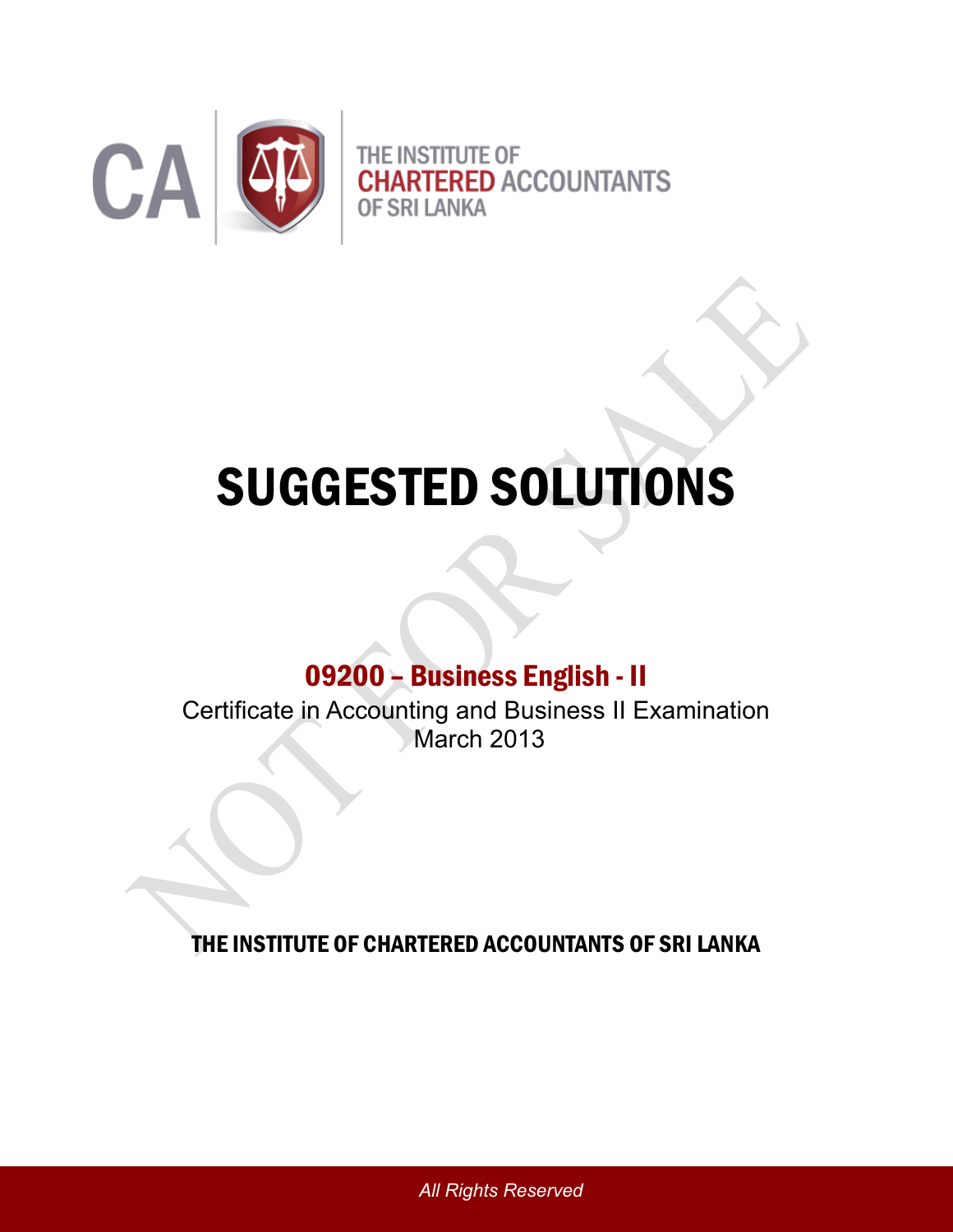#### **Answer No. 01**

- 1 practising
- 2. is expected
- 3. have evolved / will evolve
- 4. using
- 5. followed
- 6. has been developed
- 7. entails
- 8. becomes
- 9. are directed / will be directed
- 10. loses

#### **Answer No. 02**

- 1. of course/ indeed / I went
- 2. was it/ was the interview/did it go
- 3. is he like/ does he look like/ what was he like/ did he look like
- 4. is he from
- 5. when he set up/started the company
- 6. did he ask you
- 7. i want to work
- 8. did you tell him / did you say
- 9. say anything about the salary / mention the salary
- 10. accepted the job/ the offer / agreed to join the company
- 11. not yet
- 12. would have accepted the job
- 13. another interview
- 14. many interviews have you attended / many interviews
- 15. This was my

(15 marks)

(2)

(10 marks)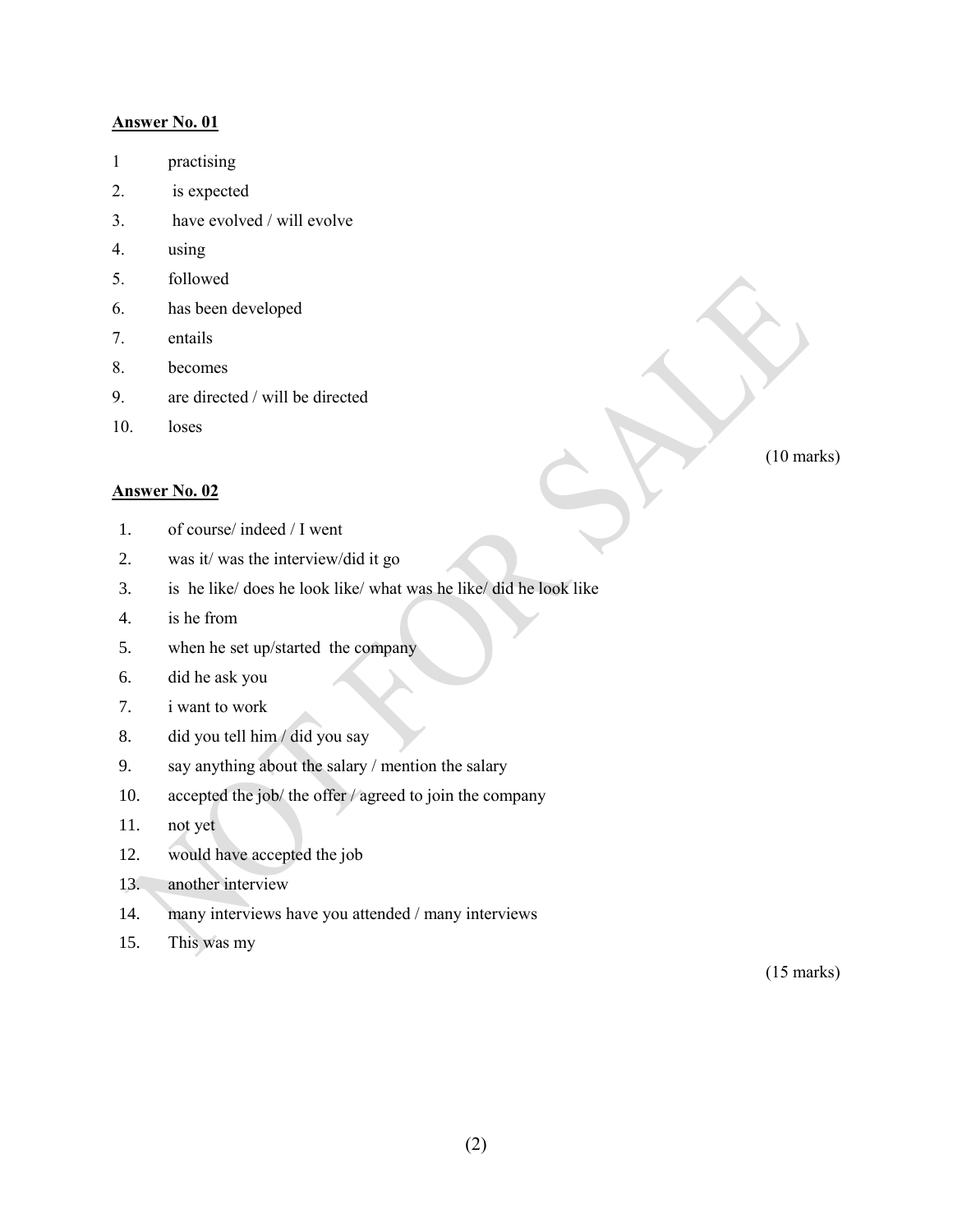#### **Answer No. 03**

Format of the letter

Sender's Address: Mark & Jade, 64, Galle Road, Bambalapitiya

Date: Any appropriate date

Receiver's Address : The Marketing Manager Cera Computers, 25, Marine Drive , Panadura

Salutation : Dear Sir / sir

Subject : Order : Inspire S5 computers ( any suitable subject)

Ending of letter : Yours faithfully

Signature

Name / Post( HRM )

Body of the letter : Content based on the points mentioned in the question (catalogue details, Nos. needed, payments, request for (a) warranty (b) quick delivery)

Language: grammar, vocabulary, spelling

(If 'full block' format is used no punctuation in addresses.)

#### **Answer No. 04**

Subject

Introduction : Giving the objective /purpose of writing the report

Body of the report : findings/procedure

Opinion /Conclusion /Recommendations / Suggestions

Language : grammar & expression (signature/name, post, date)

**(**Total : 15 marks )

(Total 15 marks)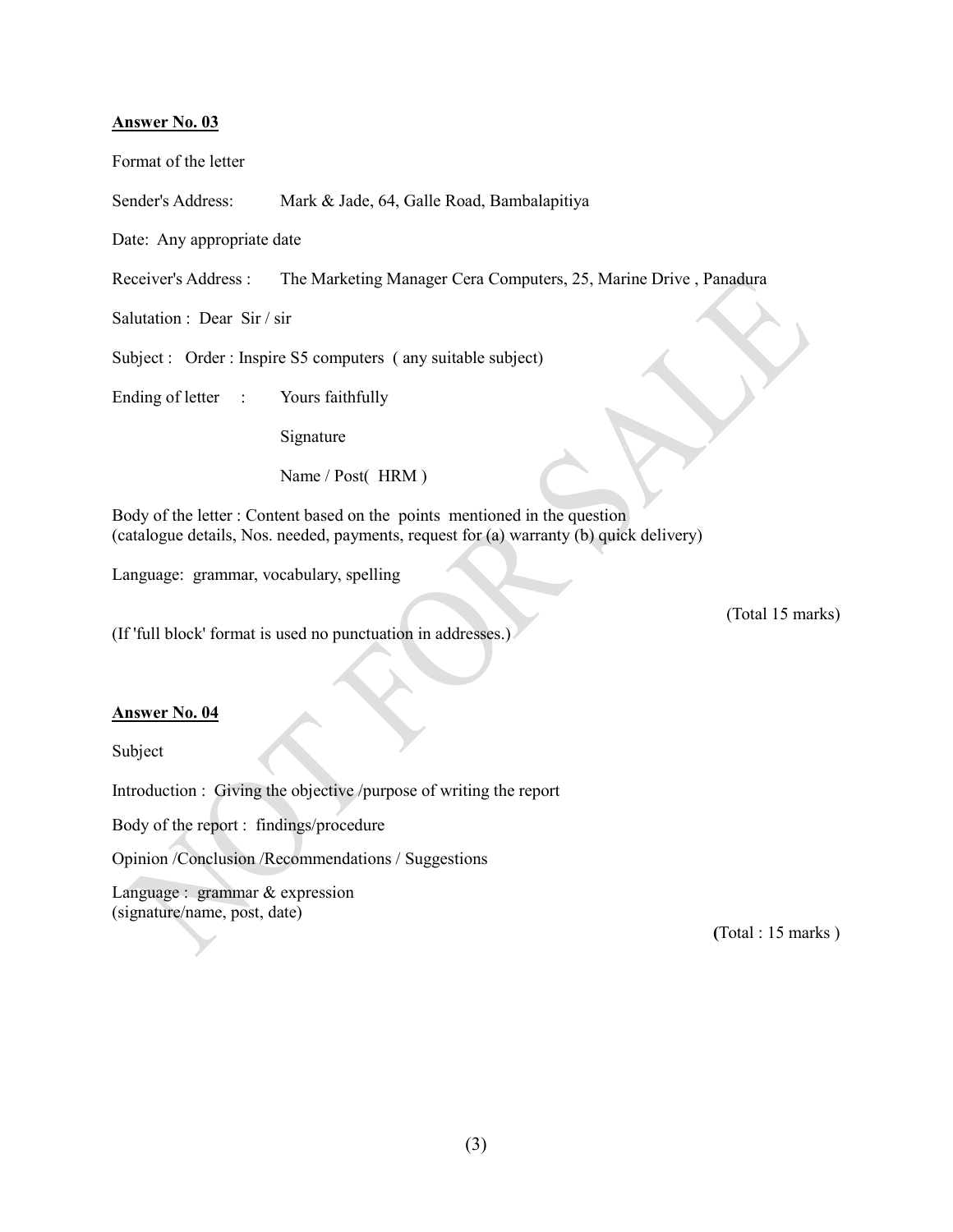#### **Answer No. 05**

#### Composition :

Introduction :

Conclusion :

Content :

Language : (grammar & clear expression)

Organization:

(Total 20 marks)

(3 marks)

### **Answer No. 06**

 $(A)$  1. T 2. F 3. T

(B)

- 4. countries are trying to boost their economies while addressing problems like climate change and poverty.
- 5. such success stories and achievements are not widely known/ people are not aware of such achievements.
- 6. Sustainable energy is good for economics/ Sustainable energy is not bad for economics.
- 7. we can be optimistic about Brazil, Brazil certainly still has its challenges/its successes have been truly astonishing
- 8. a) very closely placed/ very near / can be easily reached /just there
	- b) needs to spend a lot of money and is difficult to manage / costly and uncontrollable

(10 marks)

**(C)** An appropriate title:

Content :

Language : (grammar & expression)

Organization:

(12 marks )

(Total 25 marks)